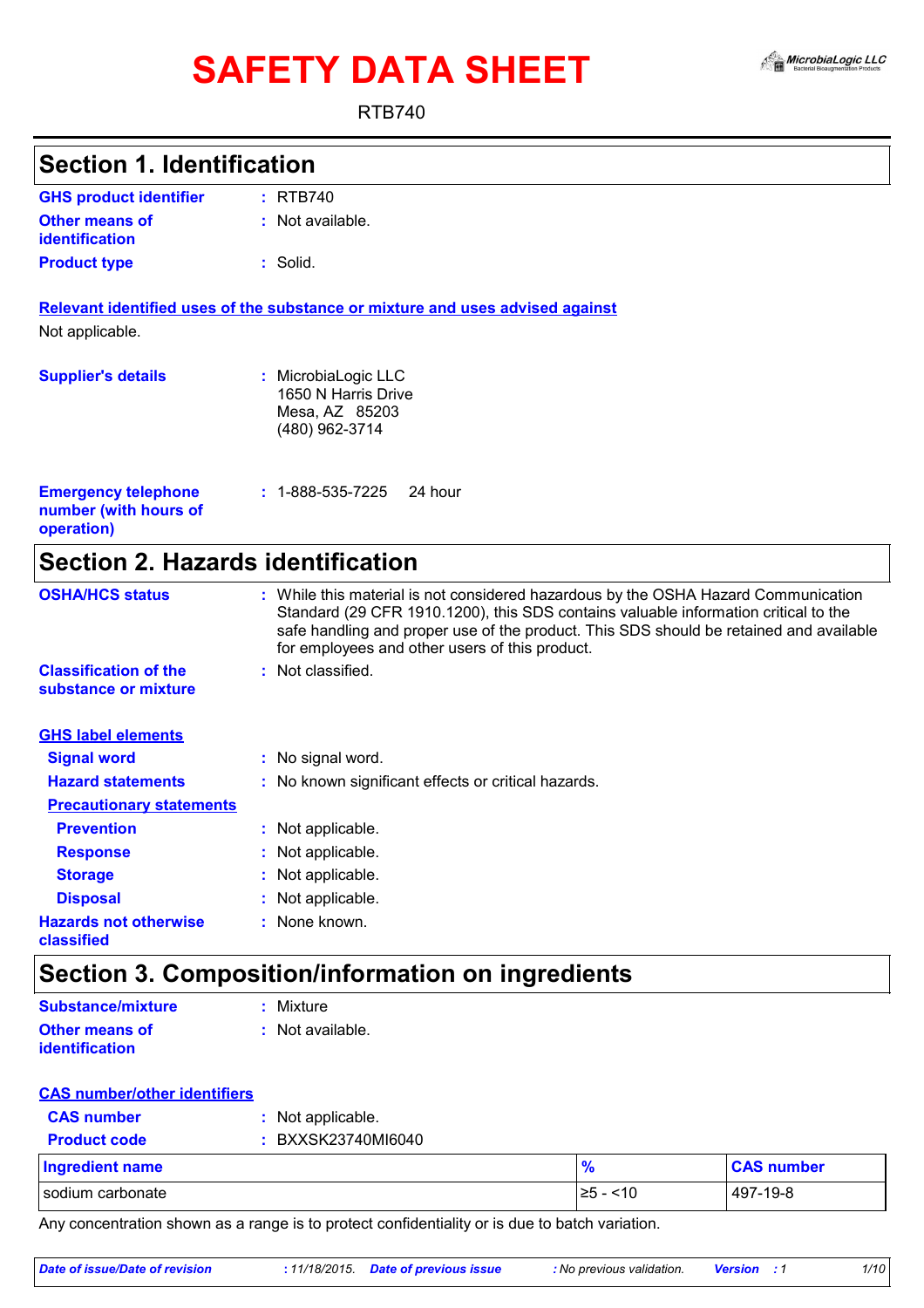## **Section 3. Composition/information on ingredients**

**There are no additional ingredients present which, within the current knowledge of the supplier and in the concentrations applicable, are classified as hazardous to health or the environment and hence require reporting in this section.**

**Occupational exposure limits, if available, are listed in Section 8.**

## **Section 4. First aid measures**

| <b>Description of necessary first aid measures</b> |                                                                                                                                                                                                                                                                                                                                                        |  |
|----------------------------------------------------|--------------------------------------------------------------------------------------------------------------------------------------------------------------------------------------------------------------------------------------------------------------------------------------------------------------------------------------------------------|--|
| <b>Eye contact</b>                                 | : Immediately flush eyes with plenty of water, occasionally lifting the upper and lower<br>eyelids. Check for and remove any contact lenses. Get medical attention if irritation<br>occurs.                                                                                                                                                            |  |
| <b>Inhalation</b>                                  | : Remove victim to fresh air and keep at rest in a position comfortable for breathing. Get<br>medical attention if symptoms occur.                                                                                                                                                                                                                     |  |
| <b>Skin contact</b>                                | : Flush contaminated skin with plenty of water. Remove contaminated clothing and<br>shoes. Get medical attention if symptoms occur.                                                                                                                                                                                                                    |  |
| <b>Ingestion</b>                                   | : Wash out mouth with water. Remove victim to fresh air and keep at rest in a position<br>comfortable for breathing. If material has been swallowed and the exposed person is<br>conscious, give small quantities of water to drink. Do not induce vomiting unless<br>directed to do so by medical personnel. Get medical attention if symptoms occur. |  |

### **Most important symptoms/effects, acute and delayed**

| <b>Potential acute health effects</b>                                                |                                                                                                                                |  |  |
|--------------------------------------------------------------------------------------|--------------------------------------------------------------------------------------------------------------------------------|--|--|
| Eye contact                                                                          | : No known significant effects or critical hazards.                                                                            |  |  |
| <b>Inhalation</b>                                                                    | : No known significant effects or critical hazards.                                                                            |  |  |
| <b>Skin contact</b>                                                                  | : No known significant effects or critical hazards.                                                                            |  |  |
| <b>Ingestion</b>                                                                     | : No known significant effects or critical hazards.                                                                            |  |  |
| <b>Over-exposure signs/symptoms</b>                                                  |                                                                                                                                |  |  |
| Eye contact                                                                          | : No specific data.                                                                                                            |  |  |
| <b>Inhalation</b>                                                                    | : No specific data.                                                                                                            |  |  |
| <b>Skin contact</b>                                                                  | : No specific data.                                                                                                            |  |  |
| <b>Ingestion</b>                                                                     | : No specific data.                                                                                                            |  |  |
| Indication of immediate medical attention and special treatment needed, if necessary |                                                                                                                                |  |  |
| <b>Notes to physician</b>                                                            | : Treat symptomatically. Contact poison treatment specialist immediately if large<br>quantities have been ingested or inhaled. |  |  |
| <b>Specific treatments</b>                                                           | : No specific treatment.                                                                                                       |  |  |
| <b>Protection of first-aiders</b>                                                    | : No action shall be taken involving any personal risk or without suitable training.                                           |  |  |

**See toxicological information (Section 11)**

## **Section 5. Fire-fighting measures**

| <b>Extinguishing media</b>                           |                                                                                                                                                 |      |
|------------------------------------------------------|-------------------------------------------------------------------------------------------------------------------------------------------------|------|
| <b>Suitable extinguishing</b><br>media               | : Use an extinguishing agent suitable for the surrounding fire.                                                                                 |      |
| <b>Unsuitable extinguishing</b><br>media             | : None known.                                                                                                                                   |      |
| <b>Specific hazards arising</b><br>from the chemical | : No specific fire or explosion hazard.                                                                                                         |      |
| <b>Hazardous thermal</b><br>decomposition products   | Decomposition products may include the following materials:<br>carbon dioxide<br>carbon monoxide<br>halogenated compounds<br>metal oxide/oxides |      |
| Date of issue/Date of revision                       | : 11/18/2015.<br><b>Date of previous issue</b><br>: No previous validation.<br><b>Version</b> : 1                                               | 2/10 |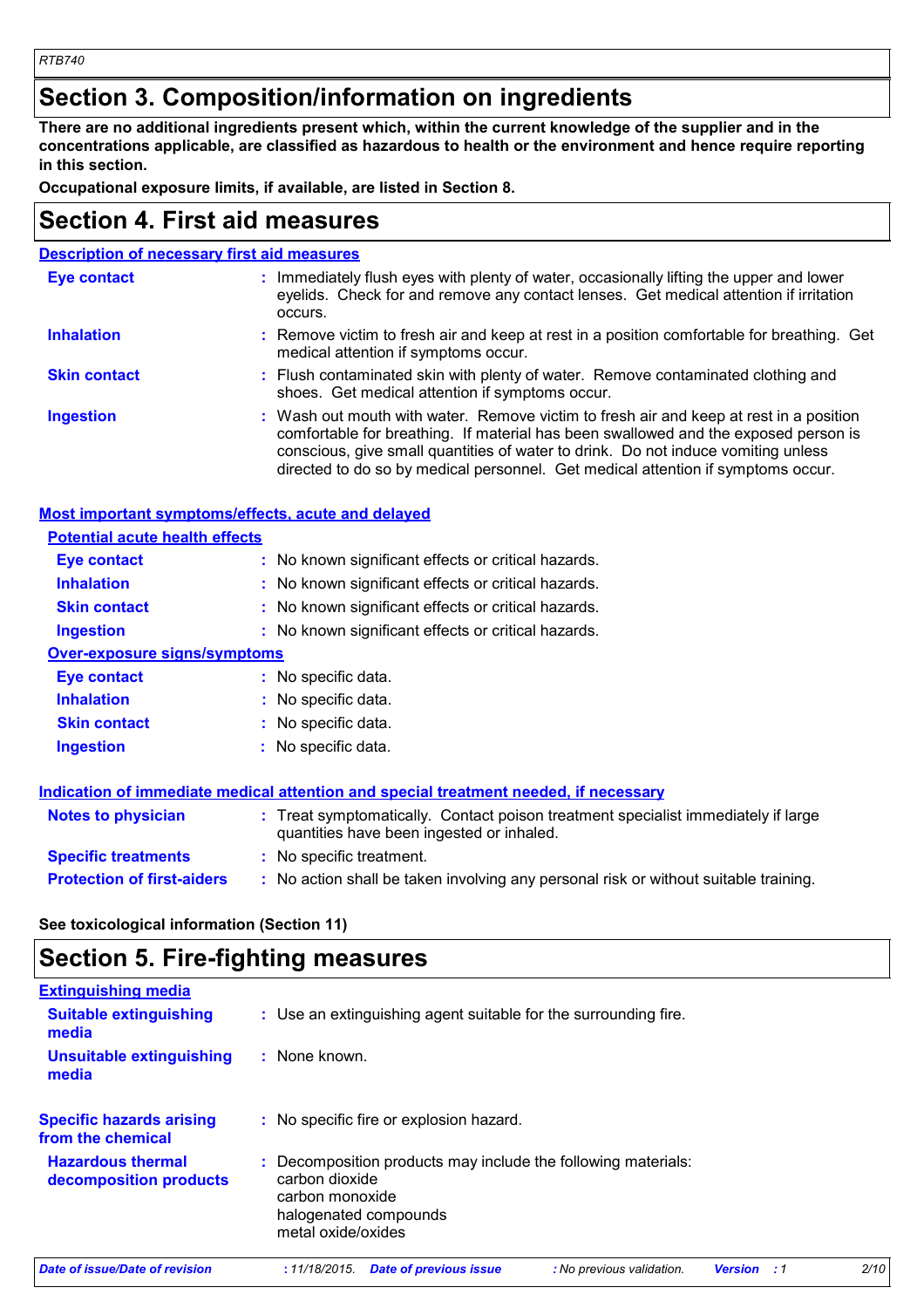## **Section 5. Fire-fighting measures**

| <b>Special protective actions</b><br>for fire-fighters   | : Promptly isolate the scene by removing all persons from the vicinity of the incident if<br>there is a fire. No action shall be taken involving any personal risk or without suitable<br>training. |  |
|----------------------------------------------------------|-----------------------------------------------------------------------------------------------------------------------------------------------------------------------------------------------------|--|
| <b>Special protective</b><br>equipment for fire-fighters | : Fire-fighters should wear appropriate protective equipment and self-contained breathing<br>apparatus (SCBA) with a full face-piece operated in positive pressure mode.                            |  |

## **Section 6. Accidental release measures**

|                                                              | <b>Personal precautions, protective equipment and emergency procedures</b>                                                                                                                                                                                                           |
|--------------------------------------------------------------|--------------------------------------------------------------------------------------------------------------------------------------------------------------------------------------------------------------------------------------------------------------------------------------|
| For non-emergency<br>personnel                               | : No action shall be taken involving any personal risk or without suitable training.<br>Evacuate surrounding areas. Keep unnecessary and unprotected personnel from<br>entering. Do not touch or walk through spilled material. Put on appropriate personal<br>protective equipment. |
| For emergency responders :                                   | If specialised clothing is required to deal with the spillage, take note of any information<br>in Section 8 on suitable and unsuitable materials. See also the information in "For non-<br>emergency personnel".                                                                     |
| <b>Environmental precautions</b>                             | : Avoid dispersal of spilled material and runoff and contact with soil, waterways, drains<br>and sewers. Inform the relevant authorities if the product has caused environmental<br>pollution (sewers, waterways, soil or air).                                                      |
| <u>Methods and materials for containment and cleaning up</u> |                                                                                                                                                                                                                                                                                      |
| <b>Small spill</b>                                           | : Move containers from spill area. Vacuum or sweep up material and place in a<br>designated, labeled waste container. Dispose of via a licensed waste disposal                                                                                                                       |

|             | ucsignated, labeled waste container. Dispose or via a licensed waste disposal<br>contractor.                                                                                                                                                                                                                                                   |
|-------------|------------------------------------------------------------------------------------------------------------------------------------------------------------------------------------------------------------------------------------------------------------------------------------------------------------------------------------------------|
| Large spill | Move containers from spill area. Prevent entry into sewers, water courses, basements<br>or confined areas. Vacuum or sweep up material and place in a designated, labeled<br>waste container. Dispose of via a licensed waste disposal contractor. Note: see<br>Section 1 for emergency contact information and Section 13 for waste disposal. |

## **Section 7. Handling and storage**

| <b>Precautions for safe handling</b>                                             |    |                                                                                                                                                                                                                                                                                                                                                                                                                                                                                                             |
|----------------------------------------------------------------------------------|----|-------------------------------------------------------------------------------------------------------------------------------------------------------------------------------------------------------------------------------------------------------------------------------------------------------------------------------------------------------------------------------------------------------------------------------------------------------------------------------------------------------------|
| <b>Protective measures</b>                                                       |    | : Put on appropriate personal protective equipment (see Section 8).                                                                                                                                                                                                                                                                                                                                                                                                                                         |
| <b>Advice on general</b><br>occupational hygiene                                 |    | Eating, drinking and smoking should be prohibited in areas where this material is<br>handled, stored and processed. Workers should wash hands and face before eating,<br>drinking and smoking. Remove contaminated clothing and protective equipment before<br>entering eating areas. See also Section 8 for additional information on hygiene<br>measures.                                                                                                                                                 |
| <b>Conditions for safe storage,</b><br>including any<br><b>incompatibilities</b> | ÷. | Store in accordance with local regulations. Store in original container protected from<br>direct sunlight in a dry, cool and well-ventilated area, away from incompatible materials<br>(see Section 10) and food and drink. Keep container tightly closed and sealed until<br>ready for use. Containers that have been opened must be carefully resealed and kept<br>upright to prevent leakage. Do not store in unlabeled containers. Use appropriate<br>containment to avoid environmental contamination. |

## **Section 8. Exposure controls/personal protection**

### **Control parameters**

| <b>Occupational exposure limits</b> |  |
|-------------------------------------|--|
| None.                               |  |

#### **Appropriate engineering controls**

**:** Good general ventilation should be sufficient to control worker exposure to airborne contaminants.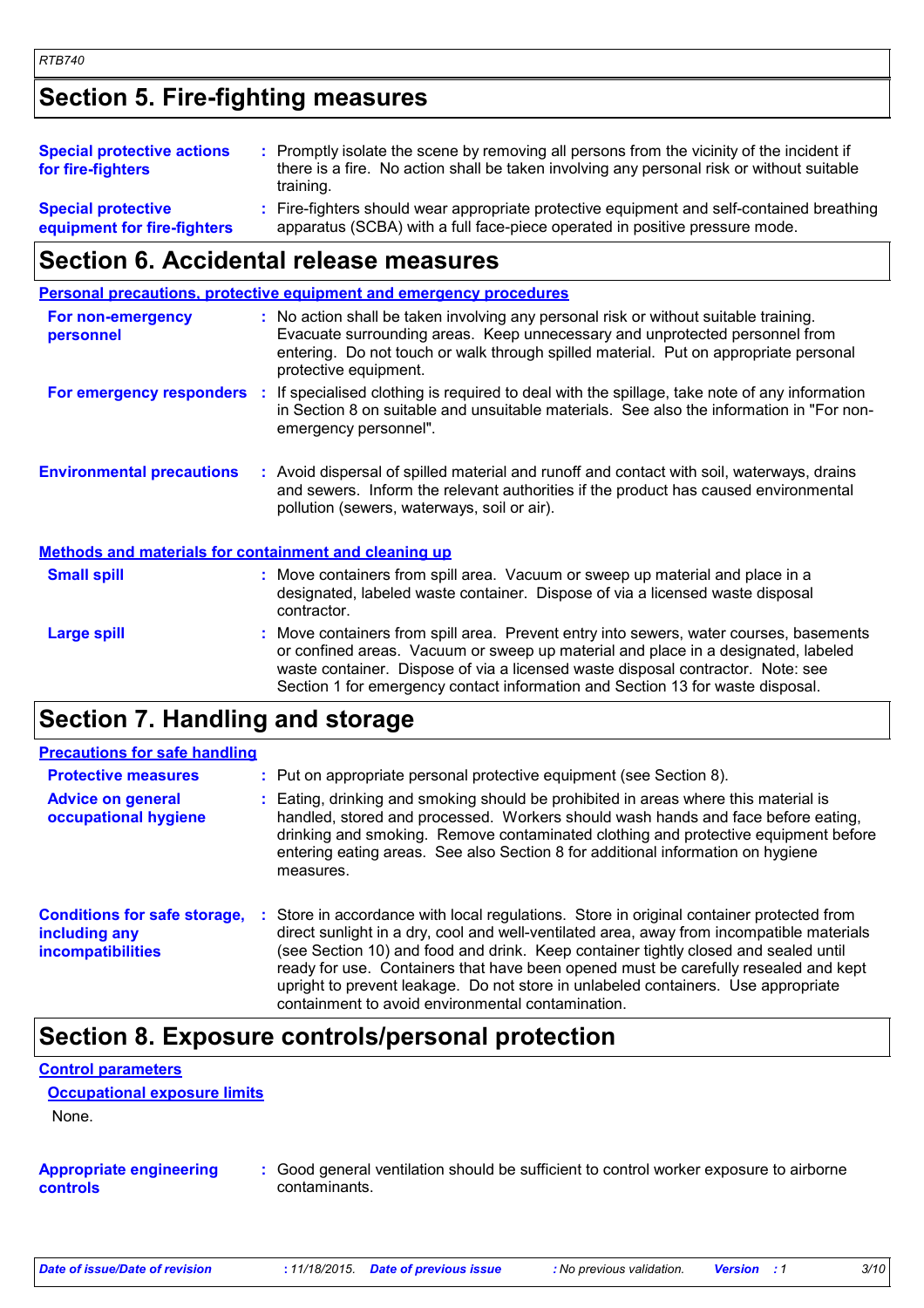## **Section 8. Exposure controls/personal protection**

| <b>Environmental exposure</b><br>controls | Emissions from ventilation or work process equipment should be checked to ensure<br>they comply with the requirements of environmental protection legislation. In some<br>cases, fume scrubbers, filters or engineering modifications to the process equipment<br>will be necessary to reduce emissions to acceptable levels.                                                                     |
|-------------------------------------------|---------------------------------------------------------------------------------------------------------------------------------------------------------------------------------------------------------------------------------------------------------------------------------------------------------------------------------------------------------------------------------------------------|
| <b>Individual protection measures</b>     |                                                                                                                                                                                                                                                                                                                                                                                                   |
| <b>Hygiene measures</b>                   | : Wash hands, forearms and face thoroughly after handling chemical products, before<br>eating, smoking and using the lavatory and at the end of the working period.<br>Appropriate techniques should be used to remove potentially contaminated clothing.<br>Wash contaminated clothing before reusing. Ensure that eyewash stations and safety<br>showers are close to the workstation location. |
| <b>Eye/face protection</b>                | Safety eyewear complying with an approved standard should be used when a risk<br>assessment indicates this is necessary to avoid exposure to liquid splashes, mists,<br>gases or dusts. If contact is possible, the following protection should be worn, unless<br>the assessment indicates a higher degree of protection: safety glasses with side-<br>shields.                                  |
| <b>Skin protection</b>                    |                                                                                                                                                                                                                                                                                                                                                                                                   |
| <b>Hand protection</b>                    | : Chemical-resistant, impervious gloves complying with an approved standard should be<br>worn at all times when handling chemical products if a risk assessment indicates this is<br>necessary.                                                                                                                                                                                                   |
| <b>Body protection</b>                    | : Personal protective equipment for the body should be selected based on the task being<br>performed and the risks involved and should be approved by a specialist before<br>handling this product.                                                                                                                                                                                               |
| <b>Other skin protection</b>              | Appropriate footwear and any additional skin protection measures should be selected<br>based on the task being performed and the risks involved and should be approved by a<br>specialist before handling this product.                                                                                                                                                                           |
| <b>Respiratory protection</b>             | Use a properly fitted, particulate filter respirator complying with an approved standard if<br>a risk assessment indicates this is necessary. Respirator selection must be based on<br>known or anticipated exposure levels, the hazards of the product and the safe working<br>limits of the selected respirator.                                                                                |

## **Section 9. Physical and chemical properties**

| <b>Appearance</b>                                 |                               |
|---------------------------------------------------|-------------------------------|
| <b>Physical state</b>                             | : Solid.                      |
| <b>Color</b>                                      | : Not available.              |
| Odor                                              | : Not available.              |
| <b>Odor threshold</b>                             | : Not available.              |
| pH                                                | : Not available.              |
| <b>Melting point</b>                              | : Not available.              |
| <b>Boiling point</b>                              | : Not available.              |
| <b>Flash point</b>                                | : Closed cup: Not applicable. |
| <b>Evaporation rate</b>                           | : Not available.              |
| <b>Flammability (solid, gas)</b>                  | : Not available.              |
| Lower and upper explosive<br>(flammable) limits   | : Not available.              |
| <b>Vapor pressure</b>                             | $:$ Not available.            |
| <b>Vapor density</b>                              | : Not available.              |
| <b>Relative density</b>                           | : Not available.              |
| <b>Solubility</b>                                 | : Not available.              |
| <b>Partition coefficient: n-</b><br>octanol/water | : Not available.              |
| <b>Auto-ignition temperature</b>                  | : Not available.              |
| <b>Decomposition temperature</b>                  | : Not available.              |
| <b>Viscosity</b>                                  | : Not available.              |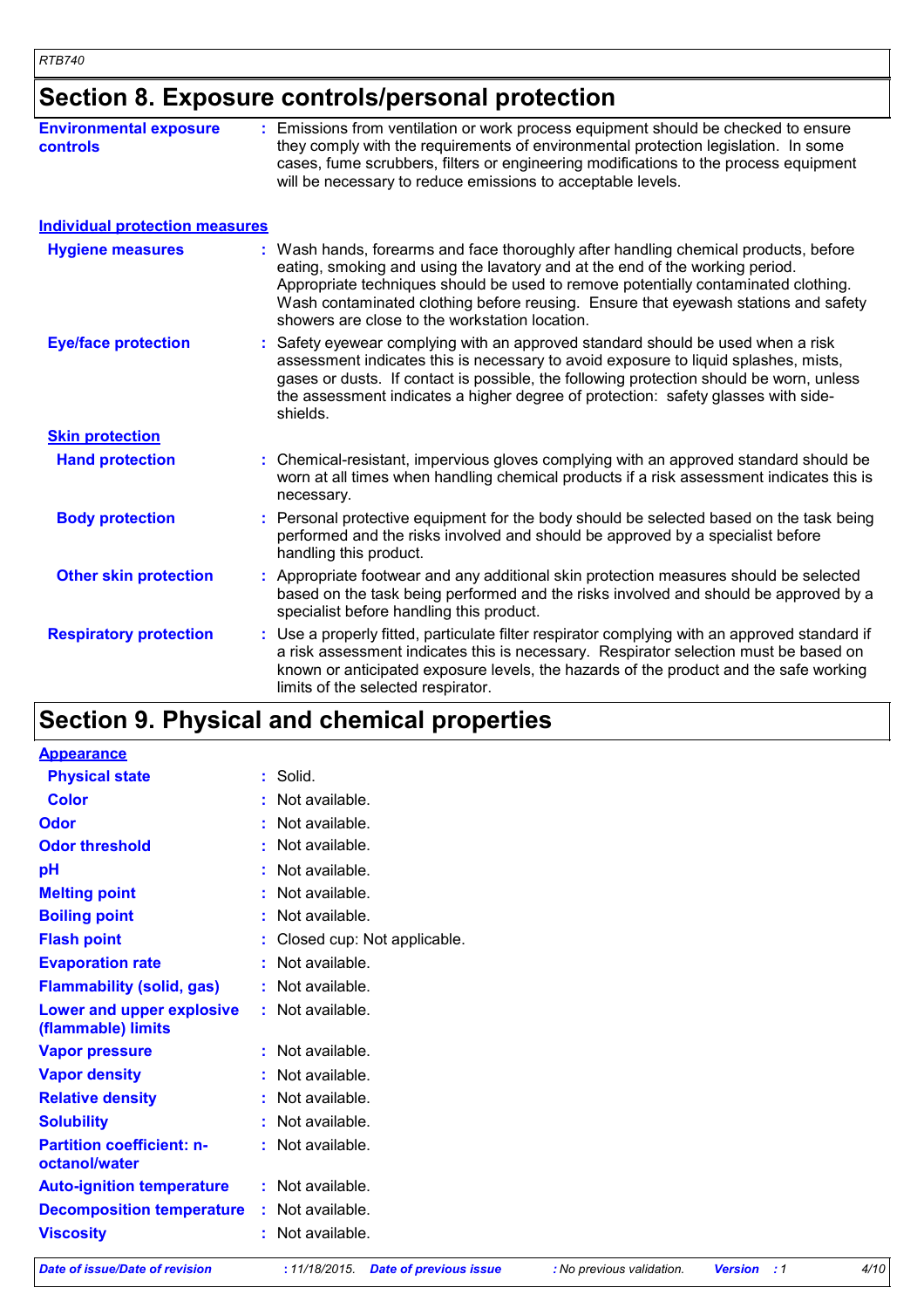## **Section 10. Stability and reactivity**

| <b>Hazardous decomposition</b><br>products          | : Under normal conditions of storage and use, hazardous decomposition products should<br>not be produced. |
|-----------------------------------------------------|-----------------------------------------------------------------------------------------------------------|
| <b>Incompatible materials</b>                       | : No specific data.                                                                                       |
| <b>Conditions to avoid</b>                          | : No specific data.                                                                                       |
| <b>Possibility of hazardous</b><br><b>reactions</b> | : Under normal conditions of storage and use, hazardous reactions will not occur.                         |
| <b>Chemical stability</b>                           | : The product is stable.                                                                                  |
| <b>Reactivity</b>                                   | : No specific test data related to reactivity available for this product or its ingredients.              |

## **Section 11. Toxicological information**

### **Information on toxicological effects**

### **Acute toxicity**

| <b>Product/ingredient name</b> | Result    | <b>Species</b> | <b>Dose</b> | <b>Exposure</b> |
|--------------------------------|-----------|----------------|-------------|-----------------|
| I sodium carbonate             | LD50 Oral | Rat            | 4090 mg/kg  |                 |

### **Irritation/Corrosion**

| <b>Product/ingredient name</b> | <b>Result</b>            | <b>Species</b> | <b>Score</b> | <b>Exposure</b>                  | <b>Observation</b>       |
|--------------------------------|--------------------------|----------------|--------------|----------------------------------|--------------------------|
| sodium carbonate               | Eyes - Mild irritant     | Rabbit         |              | 0.5 minutes<br>100<br>milligrams | $\overline{\phantom{0}}$ |
|                                | Eyes - Moderate irritant | Rabbit         |              | 24 hours 100<br>milligrams       |                          |
|                                | Eyes - Severe irritant   | Rabbit         |              | 50 milligrams                    |                          |
|                                | Skin - Mild irritant     | Rabbit         |              | 24 hours 500<br>milligrams       |                          |

### **Sensitization**

Not available.

#### **Mutagenicity**

Not available.

### **Carcinogenicity**

Not available.

### **Reproductive toxicity**

Not available.

### **Teratogenicity**

Not available.

### **Specific target organ toxicity (single exposure)**

Not available.

### **Specific target organ toxicity (repeated exposure)**

Not available.

### **Aspiration hazard**

Not available.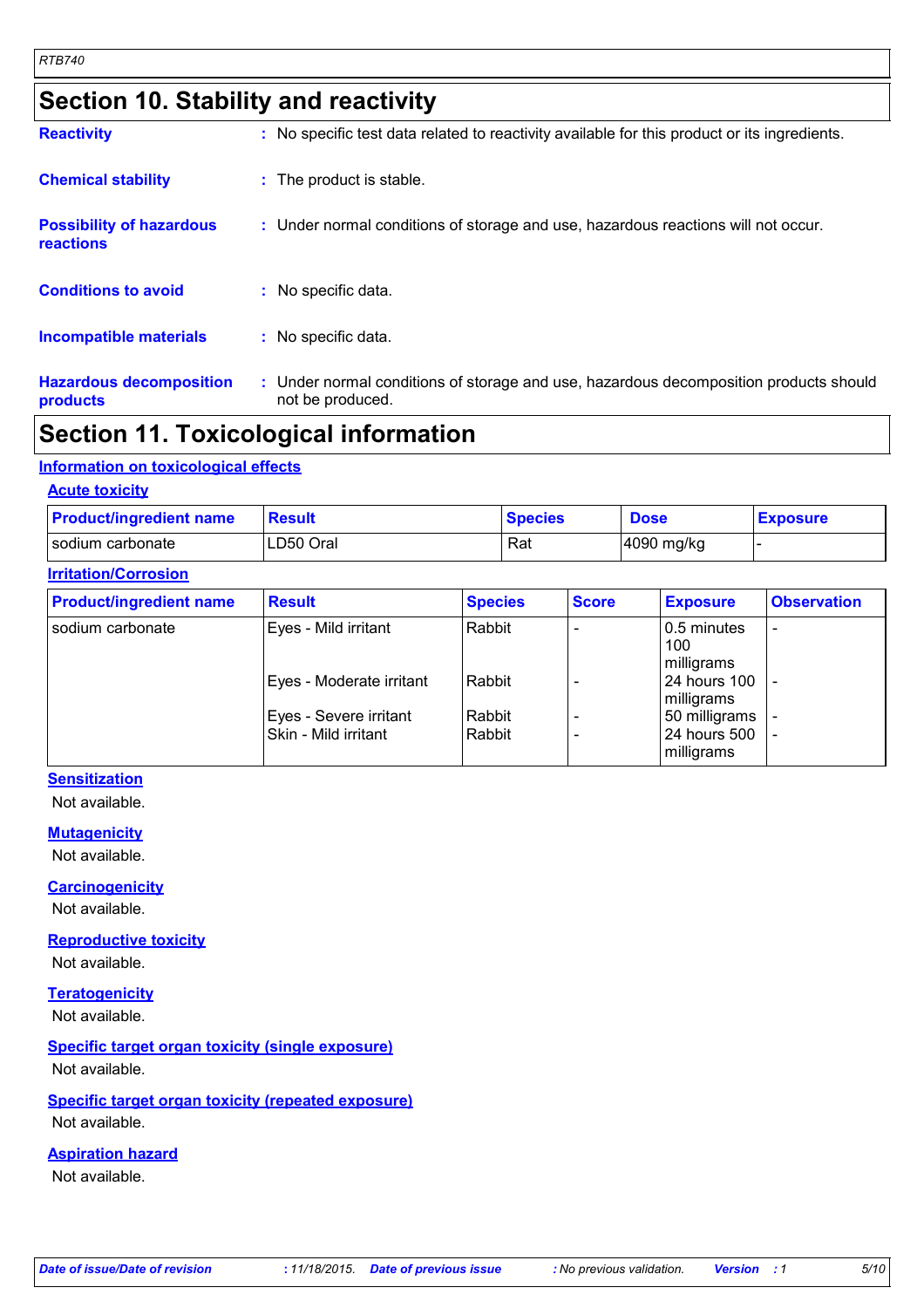## **Section 11. Toxicological information**

| Information on the likely<br>routes of exposure | : Routes of entry anticipated: Inhalation.<br>Routes of entry not anticipated: Oral, Dermal. |
|-------------------------------------------------|----------------------------------------------------------------------------------------------|
| <b>Potential acute health effects</b>           |                                                                                              |
| Eye contact                                     | : No known significant effects or critical hazards.                                          |
| <b>Inhalation</b>                               | : No known significant effects or critical hazards.                                          |
| <b>Skin contact</b>                             | : No known significant effects or critical hazards.                                          |
| <b>Ingestion</b>                                | : No known significant effects or critical hazards.                                          |
|                                                 | Symptoms related to the physical, chemical and toxicological characteristics                 |
| <b>Eye contact</b>                              | : No specific data.                                                                          |
|                                                 |                                                                                              |

| <b>Inhalation</b>   | : No specific data. |
|---------------------|---------------------|
| <b>Skin contact</b> | : No specific data. |
| <b>Ingestion</b>    | : No specific data. |

### **Delayed and immediate effects and also chronic effects from short and long term exposure**

| <b>Short term exposure</b>                        |                                                     |
|---------------------------------------------------|-----------------------------------------------------|
| <b>Potential immediate</b><br><b>effects</b>      | : Not available.                                    |
| <b>Potential delayed effects</b>                  | : Not available.                                    |
| <b>Long term exposure</b>                         |                                                     |
| <b>Potential immediate</b><br><b>effects</b>      | $:$ Not available.                                  |
| <b>Potential delayed effects : Not available.</b> |                                                     |
| <b>Potential chronic health effects</b>           |                                                     |
| Not available.                                    |                                                     |
| <b>General</b>                                    | : No known significant effects or critical hazards. |
| <b>Carcinogenicity</b>                            | : No known significant effects or critical hazards. |
| <b>Mutagenicity</b>                               | : No known significant effects or critical hazards. |
| <b>Teratogenicity</b>                             | : No known significant effects or critical hazards. |
| <b>Developmental effects</b>                      | : No known significant effects or critical hazards. |
| <b>Fertility effects</b>                          | : No known significant effects or critical hazards. |

### **Numerical measures of toxicity**

### **Acute toxicity estimates**

| <b>Route</b> | <b>ATE value</b> |
|--------------|------------------|
| Oral         | 9153 mg/kg       |

## **Section 12. Ecological information**

| <b>Toxicity</b>                |                                                                                                                                                      |                                                                                                                |                                                 |
|--------------------------------|------------------------------------------------------------------------------------------------------------------------------------------------------|----------------------------------------------------------------------------------------------------------------|-------------------------------------------------|
| <b>Product/ingredient name</b> | <b>Result</b>                                                                                                                                        | <b>Species</b>                                                                                                 | <b>Exposure</b>                                 |
| Isodium carbonate              | Acute EC50 242000 µg/l Fresh water<br>Acute LC50 176000 µg/l Fresh water<br>Acute LC50 265000 µg/l Fresh water<br>Acute LC50 300000 µg/l Fresh water | Algae - Navicula seminulum<br>Crustaceans - Amphipoda<br>Daphnia - Daphnia magna<br>Fish - Lepomis macrochirus | 196 hours<br>148 hours<br>148 hours<br>96 hours |

### **Persistence and degradability**

Not available.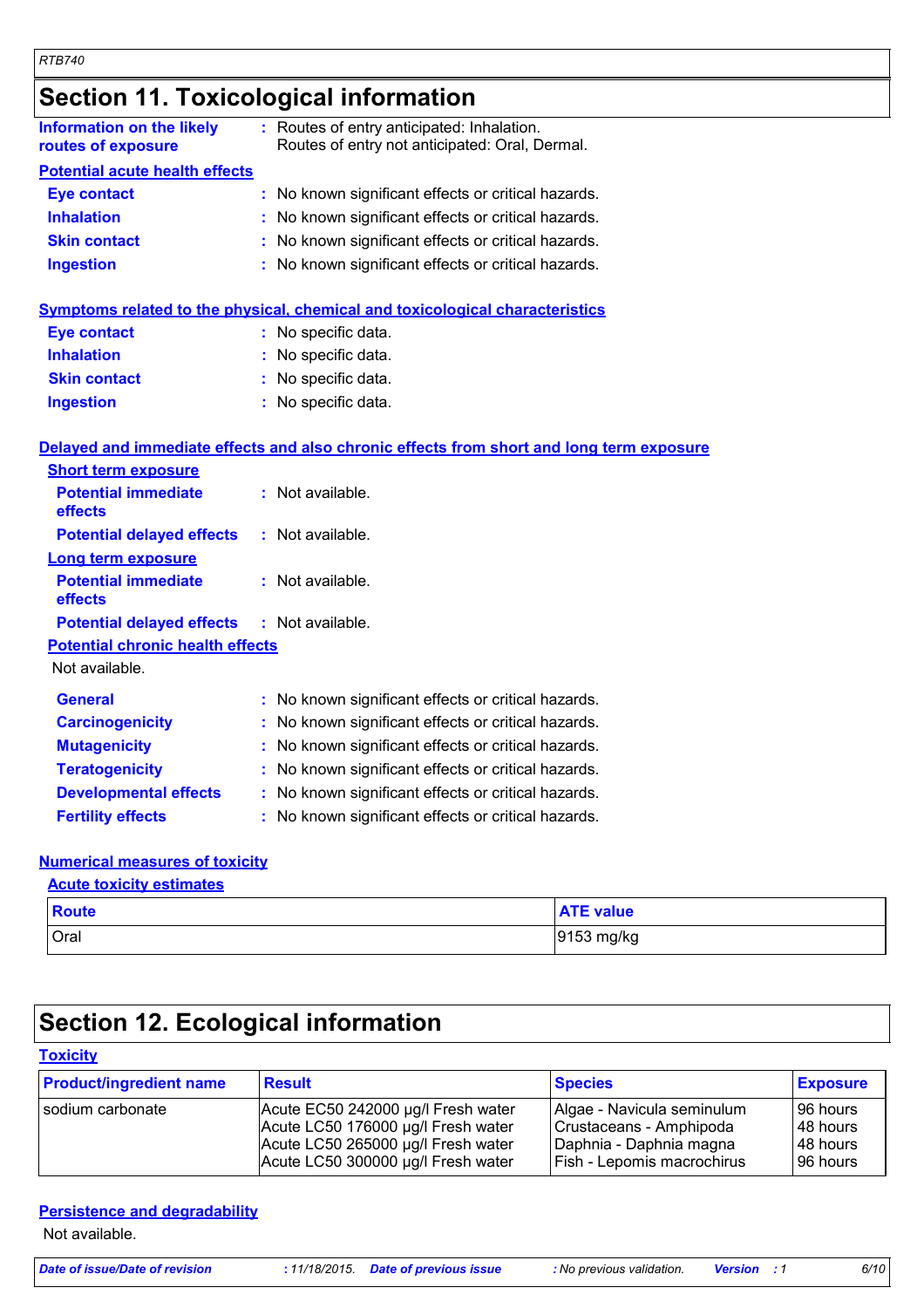## **Section 12. Ecological information**

### **Bioaccumulative potential**

Not available.

### **Mobility in soil**

| <b>Soil/water partition</b> | : Not available. |
|-----------------------------|------------------|
| <b>coefficient (Koc)</b>    |                  |

**Other adverse effects** : No known significant effects or critical hazards.

### **Section 13. Disposal considerations**

- **Disposal methods :**
- The generation of waste should be avoided or minimized wherever possible. Disposal of this product, solutions and any by-products should at all times comply with the requirements of environmental protection and waste disposal legislation and any regional local authority requirements. Dispose of surplus and non-recyclable products via a licensed waste disposal contractor. Waste should not be disposed of untreated to the sewer unless fully compliant with the requirements of all authorities with jurisdiction. Waste packaging should be recycled. Incineration or landfill should only be considered when recycling is not feasible. This material and its container must be disposed of in a safe way. Empty containers or liners may retain some product residues. Avoid dispersal of spilled material and runoff and contact with soil, waterways, drains and sewers.

## **Section 14. Transport information**

|                                      | <b>DOT</b><br><b>Classification</b> | <b>TDG</b><br><b>Classification</b> | <b>Mexico</b><br><b>Classification</b> | <b>ADR/RID</b> | <b>IMDG</b>    | <b>IATA</b>    |
|--------------------------------------|-------------------------------------|-------------------------------------|----------------------------------------|----------------|----------------|----------------|
| <b>UN number</b>                     | Not regulated.                      | Not regulated.                      | Not regulated.                         | Not regulated. | Not regulated. | Not regulated. |
| <b>UN proper</b><br>shipping name    |                                     |                                     |                                        |                |                |                |
| <b>Transport</b><br>hazard class(es) |                                     |                                     |                                        |                |                |                |
| <b>Packing group</b>                 |                                     |                                     |                                        |                |                | -              |
| <b>Environmental</b><br>hazards      | No.                                 | No.                                 | No.                                    | No.            | No.            | No.            |
| <b>Additional</b><br>information     |                                     |                                     |                                        |                |                |                |

**Special precautions for user** : Transport within user's premises: always transport in closed containers that are upright and secure. Ensure that persons transporting the product know what to do in the event of an accident or spillage.

**Transport in bulk according :** Not available. **to Annex II of MARPOL 73/78 and the IBC Code**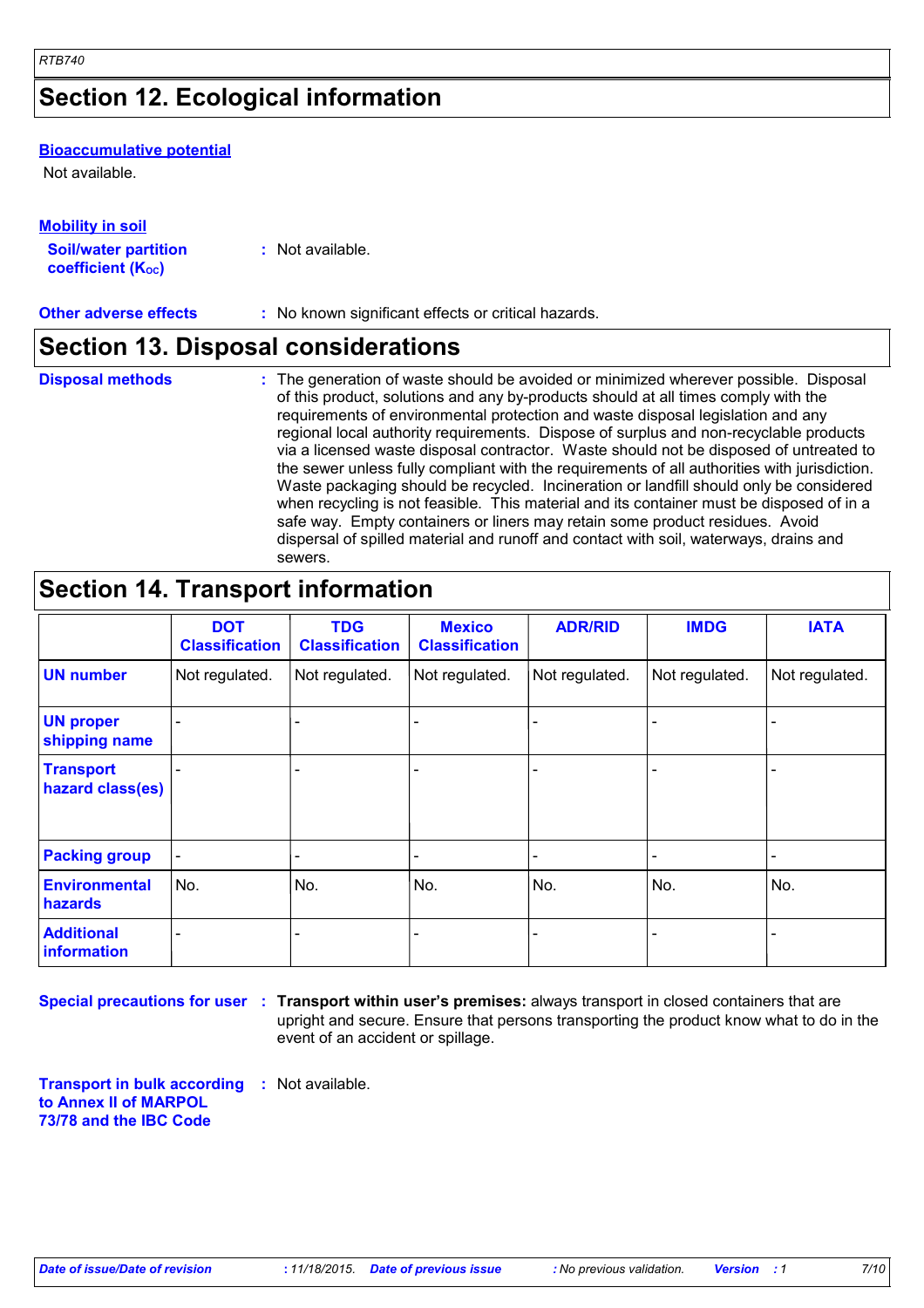## **Section 15. Regulatory information**

| <b>U.S. Federal regulations</b>                                                   | : TSCA 8(a) CDR Exempt/Partial exemption: Not determined                     |                       |                                         |                 |                                                 |                                                 |
|-----------------------------------------------------------------------------------|------------------------------------------------------------------------------|-----------------------|-----------------------------------------|-----------------|-------------------------------------------------|-------------------------------------------------|
|                                                                                   | Not determined.                                                              |                       |                                         |                 |                                                 |                                                 |
| <b>Clean Air Act Section 112</b><br>(b) Hazardous Air<br><b>Pollutants (HAPs)</b> | : Not listed                                                                 |                       |                                         |                 |                                                 |                                                 |
| <b>Clean Air Act Section 602</b><br><b>Class I Substances</b>                     | : Not listed                                                                 |                       |                                         |                 |                                                 |                                                 |
| <b>Clean Air Act Section 602</b><br><b>Class II Substances</b>                    | : Not listed                                                                 |                       |                                         |                 |                                                 |                                                 |
| <b>DEA List I Chemicals</b><br>(Precursor Chemicals)                              | : Not listed                                                                 |                       |                                         |                 |                                                 |                                                 |
| <b>DEA List II Chemicals</b><br><b>(Essential Chemicals)</b>                      | : Not listed                                                                 |                       |                                         |                 |                                                 |                                                 |
| <b>SARA 302/304</b>                                                               |                                                                              |                       |                                         |                 |                                                 |                                                 |
| <b>Composition/information on ingredients</b>                                     |                                                                              |                       |                                         |                 |                                                 |                                                 |
| No products were found.                                                           |                                                                              |                       |                                         |                 |                                                 |                                                 |
| <b>SARA 304 RQ</b><br><b>SARA 311/312</b>                                         | : Not applicable.                                                            |                       |                                         |                 |                                                 |                                                 |
| <b>Classification</b>                                                             | : Not applicable.                                                            |                       |                                         |                 |                                                 |                                                 |
| <b>Composition/information on ingredients</b>                                     |                                                                              |                       |                                         |                 |                                                 |                                                 |
| <b>Name</b>                                                                       | $\frac{9}{6}$                                                                | <b>Fire</b><br>hazard | <b>Sudden</b><br>release of<br>pressure | <b>Reactive</b> | <b>Immediate</b><br>(acute)<br>health<br>hazard | <b>Delayed</b><br>(chronic)<br>health<br>hazard |
| sodium carbonate                                                                  | $\ge 5 - 10$                                                                 | No.                   | No.                                     | No.             | Yes.                                            | No.                                             |
|                                                                                   |                                                                              |                       |                                         |                 |                                                 |                                                 |
| <b>State regulations</b><br><b>Massachusetts</b>                                  |                                                                              |                       |                                         |                 |                                                 |                                                 |
| <b>New York</b>                                                                   | : None of the components are listed.<br>: None of the components are listed. |                       |                                         |                 |                                                 |                                                 |
| <b>New Jersey</b>                                                                 | : None of the components are listed.                                         |                       |                                         |                 |                                                 |                                                 |
| <b>Pennsylvania</b>                                                               | : The following components are listed: SOYBEAN OIL                           |                       |                                         |                 |                                                 |                                                 |
| <b>International regulations</b>                                                  |                                                                              |                       |                                         |                 |                                                 |                                                 |
| <b>Chemical Weapon Convention List Schedules I, II &amp; III Chemicals</b>        |                                                                              |                       |                                         |                 |                                                 |                                                 |
| Not listed.                                                                       |                                                                              |                       |                                         |                 |                                                 |                                                 |
| <b>Montreal Protocol (Annexes A, B, C, E)</b><br>Not listed.                      |                                                                              |                       |                                         |                 |                                                 |                                                 |
| <b>Stockholm Convention on Persistent Organic Pollutants</b><br>Not listed.       |                                                                              |                       |                                         |                 |                                                 |                                                 |
| <b>Rotterdam Convention on Prior Inform Consent (PIC)</b><br>Not listed.          |                                                                              |                       |                                         |                 |                                                 |                                                 |
| <b>UNECE Aarhus Protocol on POPs and Heavy Metals</b><br>Not listed.              |                                                                              |                       |                                         |                 |                                                 |                                                 |
| <b>International lists</b><br><b>National inventory</b>                           |                                                                              |                       |                                         |                 |                                                 |                                                 |

**Australia :** Not determined. **Canada :** Not determined.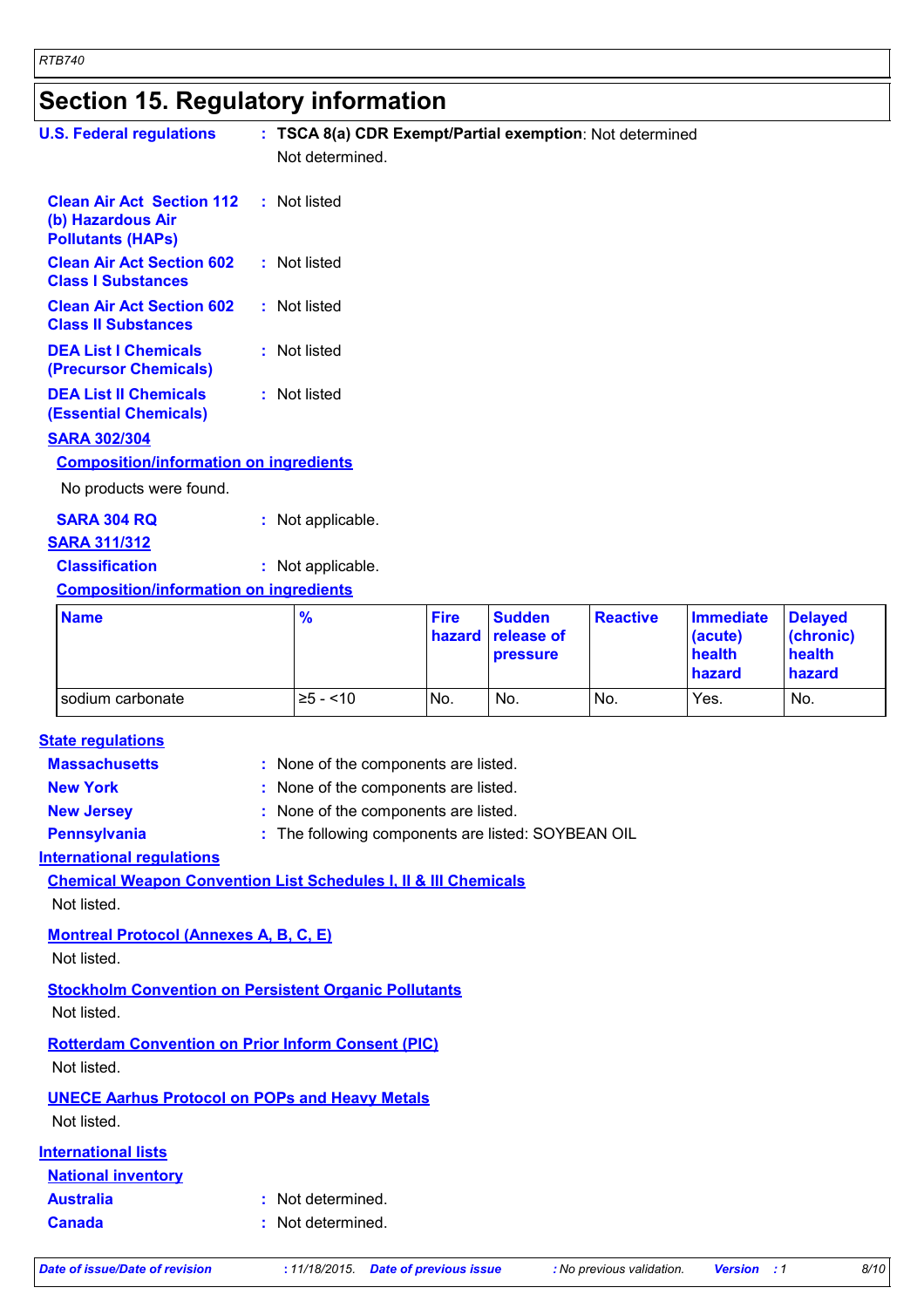## **Section 15. Regulatory information**

| <b>China</b>             | : Not determined.     |
|--------------------------|-----------------------|
| <b>Europe</b>            | Not determined.<br>t. |
| <b>Japan</b>             | : Not determined.     |
| <b>Malaysia</b>          | Not determined.<br>t. |
| <b>New Zealand</b>       | : Not determined.     |
| <b>Philippines</b>       | : Not determined.     |
| <b>Republic of Korea</b> | : Not determined.     |
| <b>Taiwan</b>            | : Not determined.     |

## **Section 16. Other information**

**Hazardous Material Information System (U.S.A.)**



**Caution: HMIS® ratings are based on a 0-4 rating scale, with 0 representing minimal hazards or risks, and 4 representing significant hazards or risks Although HMIS® ratings are not required on SDSs under 29 CFR 1910. 1200, the preparer may choose to provide them. HMIS® ratings are to be used with a fully implemented HMIS® program. HMIS® is a registered mark of the National Paint & Coatings Association (NPCA). HMIS® materials may be purchased exclusively from J. J. Keller (800) 327-6868.**

**The customer is responsible for determining the PPE code for this material.**

**National Fire Protection Association (U.S.A.)**



**Reprinted with permission from NFPA 704-2001, Identification of the Hazards of Materials for Emergency Response Copyright ©1997, National Fire Protection Association, Quincy, MA 02269. This reprinted material is not the complete and official position of the National Fire Protection Association, on the referenced subject which is represented only by the standard in its entirety.**

**Copyright ©2001, National Fire Protection Association, Quincy, MA 02269. This warning system is intended to be interpreted and applied only by properly trained individuals to identify fire, health and reactivity hazards of chemicals. The user is referred to certain limited number of chemicals with recommended classifications in NFPA 49 and NFPA 325, which would be used as a guideline only. Whether the chemicals are classified by NFPA or not, anyone using the 704 systems to classify chemicals does so at their own risk.**

#### **Procedure used to derive the classification**

| <b>Classification</b><br>Not classified. |                           | <b>Justification</b> |
|------------------------------------------|---------------------------|----------------------|
|                                          |                           |                      |
| <b>Date of printing</b>                  | : 11/20/2015.             |                      |
| Date of issue/Date of<br>revision        | : 11/18/2015.             |                      |
| Date of previous issue                   | : No previous validation. |                      |
| <b>Version</b>                           | $\div$ 1                  |                      |